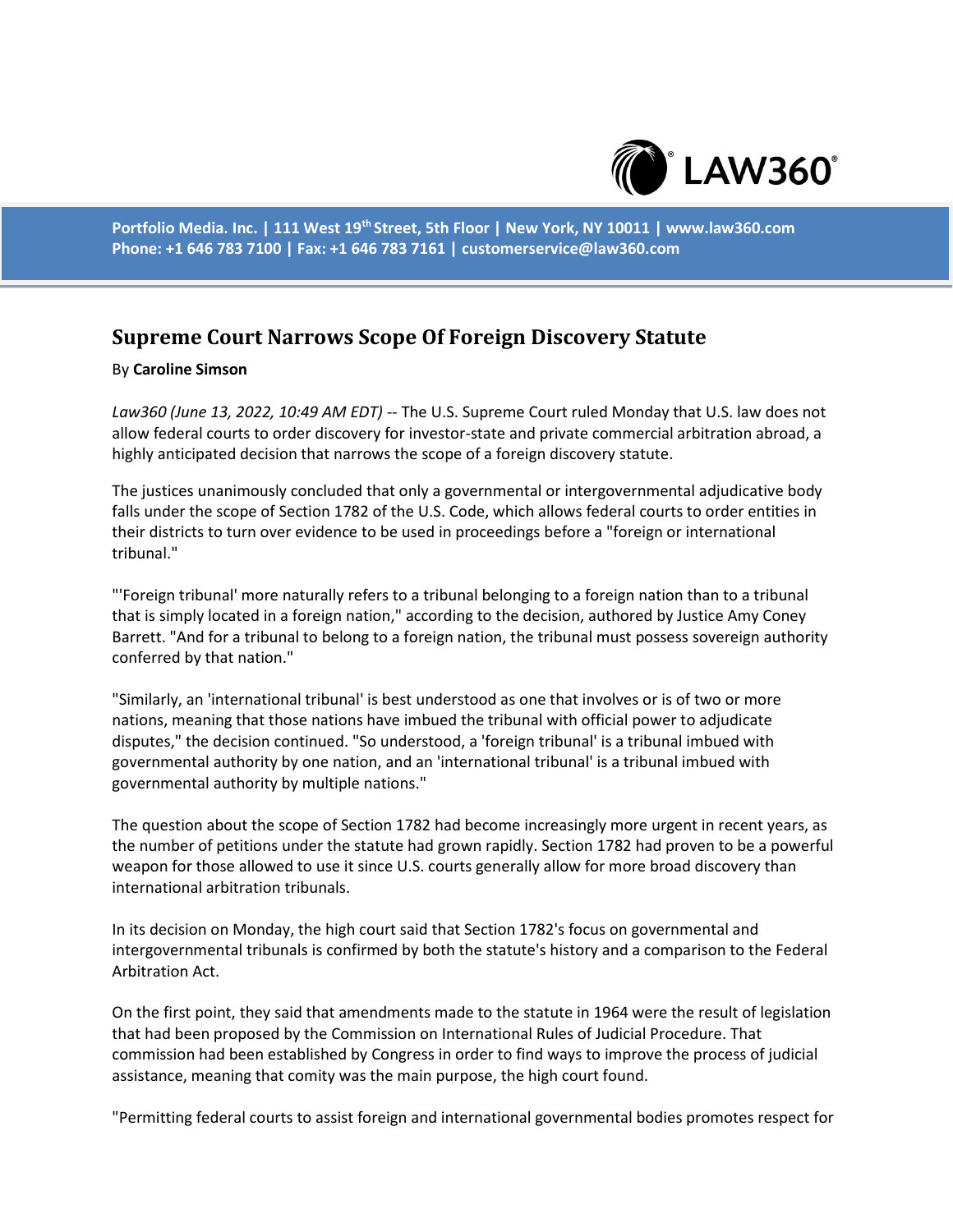foreign governments and encourages reciprocal assistance," according to the decision. "It is difficult to see how enlisting district courts to help private bodies adjudicating purely private disputes abroad would serve that end."

On the second point, the justices noted that extending Section 1782 to include private bodies would also be in significant tension with the Federal Arbitration Act, which governs domestic arbitration, since 1782 permits much broader discovery than the FAA allows.

Monday's decision resolves a circuit split over whether district courts can order discovery for private commercial arbitration abroad. While the Fourth and Sixth circuits had previously ruled Section 1782 can be used in relation to private commercial arbitration abroad, the Second, Fifth and Seventh circuits had ruled it cannot.

The issue had arisen in a petition brought by an American unit of German auto parts maker ZF Group, which was trying to fend off Hong Kong electronics manufacturer Luxshare Ltd.'s bid for documents in preparation for a billion-dollar arbitration in Germany stemming from its acquisition of two of ZF Automotive US Inc.'s business units.

That case was consolidated with another petition filed by Simon Freakley, CEO of consulting firm AlixPartners LLP, who was challenging a Second Circuit decision granting a petition filed by a Russian investors' rights group, the Fund for Protection of Investors' Rights in Foreign States, which sought evidence for use in arbitration against Lithuania.

The fund was assigned the claims of Russian businessman Vladimir Antonov, who held a controlling stake in AB Bankas Snoras until it was forced into bankruptcy by Lithuanian authorities in 2011.

Counsel for AlixPartners and Freakley, Willkie Farr & Gallagher LLP senior counsel Joseph Baio, said that they are "pleased with the Supreme Court's unanimous decision that U.S. citizens should no longer have to bear the burden and substantial expense of discovery for use in foreign and international arbitrations where they aren't a party."

"Today's ruling removes a huge burden for U.S. citizens and will help streamline the foreign and international arbitration process, aligning it with provisions of the U.S. Federal Arbitration Act," he continued.

Counsel for ZF Automotive likewise expressed satisfaction with the decision.

"As the court made clear, Section 1782 is carefully limited to authorize discovery only for use in governmental and intergovernmental adjudicatory bodies, not purely private arbitrations abroad," said Latham & Watkins partner Roman Martinez. "This opinion will ensure that parties to foreign commercial arbitrations will not be able to improperly take advantage of discovery in U.S. courts and will have immediate impact on a broad range of current and future international arbitrations."

Counsel for the Fund for Protection of Investors' Rights in Foreign States declined to comment on Monday, while counsel for Luxshare could not immediately be reached for comment.

Monday's decision marks the first time that the high court has ruled on Section 1782 since its 2004 decision authored by Justice Ruth Bader Ginsburg in Intel v. AMD.